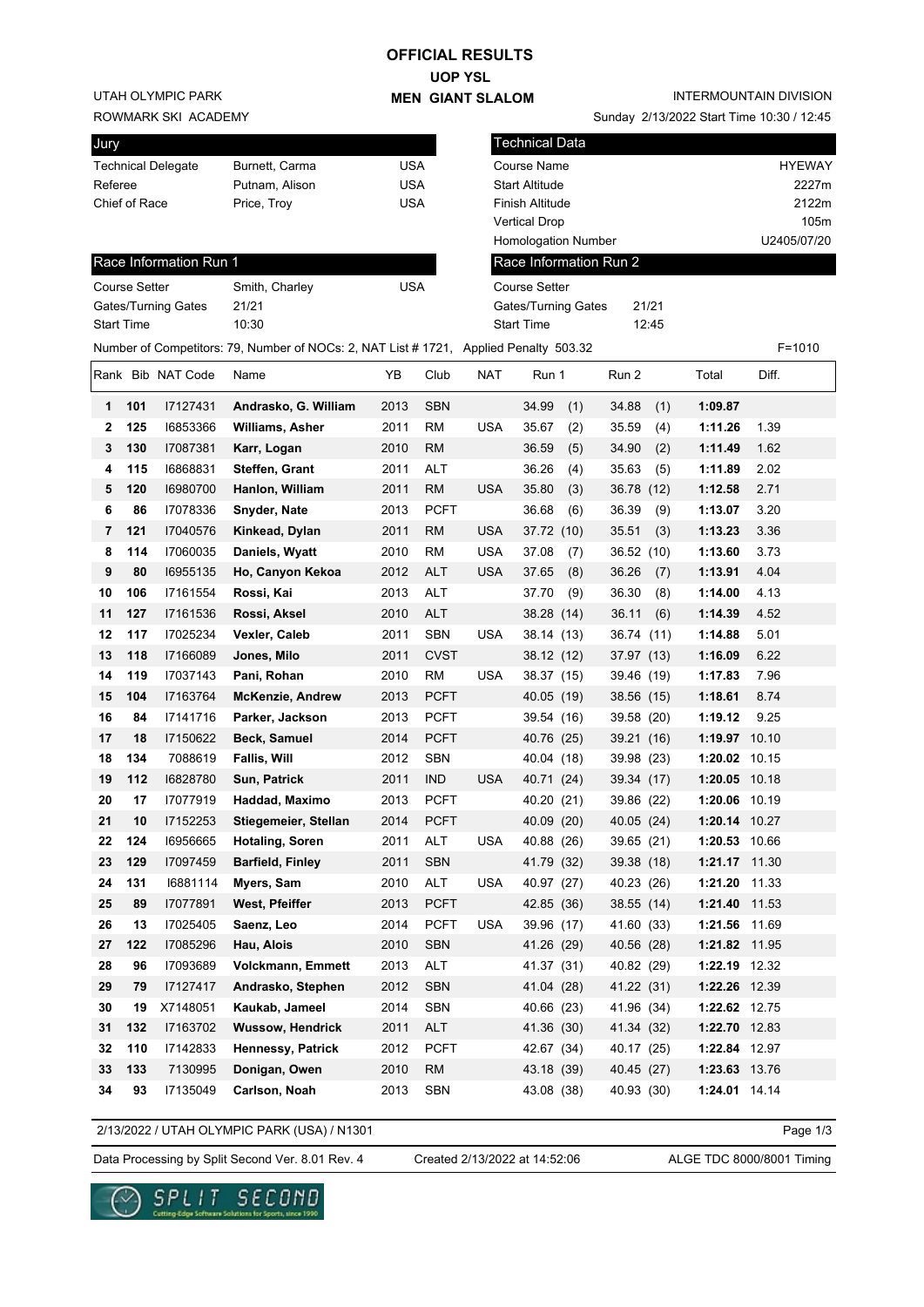ROWMARK SKI ACADEMY UTAH OLYMPIC PARK

## **UOP YSL MEN GIANT SLALOM OFFICIAL RESULTS**

INTERMOUNTAIN DIVISION

Sunday 2/13/2022 Start Time 10:30 / 12:45

| <b>NUMMANN JNI AUADEMI</b><br>3010ay 2713/2022 31ah 11116 10.30 / 12.43 |                                       |                   |                                                                  |      |             |            |                               |            |               |                           |
|-------------------------------------------------------------------------|---------------------------------------|-------------------|------------------------------------------------------------------|------|-------------|------------|-------------------------------|------------|---------------|---------------------------|
|                                                                         |                                       | Rank Bib NAT Code | Name                                                             | YΒ   | Club        | NAT        | Run 1                         | Run 2      | Total         | Diff.                     |
| 35                                                                      | 102                                   | 17163019          | Hartwig, Willis                                                  | 2013 | <b>ALT</b>  |            | 43.32 (40)                    | 42.36 (35) | 1:25.68 15.81 |                           |
| 36                                                                      | 105                                   | 17077087          | Parker, Chance                                                   | 2013 | <b>PCFT</b> |            | 42.73 (35)                    | 43.18 (39) | 1:25.91       | 16.04                     |
| 37                                                                      | 77                                    | 17027939          | <b>Baker, Collyer</b>                                            | 2013 | <b>SBN</b>  | <b>USA</b> | 42.65 (33)                    | 43.31 (40) | 1:25.96 16.09 |                           |
| 38                                                                      | 123                                   | 17090592          | Chen, Aaron                                                      | 2011 | RM          |            | 42.93 (37)                    | 44.01 (43) | 1:26.94 17.07 |                           |
| 39                                                                      | 113                                   | 16855065          | <b>Callantine, Miles</b>                                         | 2010 | <b>SBN</b>  | <b>USA</b> | 44.43 (44)                    | 42.91 (36) | 1:27.34 17.47 |                           |
|                                                                         | 81                                    | 17088534          | Karr, Bronson                                                    | 2013 | <b>PCFT</b> |            | 44.40 (43)                    | 42.94 (37) | 1:27.34 17.47 |                           |
| 41                                                                      | 92                                    | I7129857          | Milne, Theodore                                                  | 2012 | <b>PCFT</b> |            | 43.88 (42)                    | 43.70 (42) | 1:27.58 17.71 |                           |
| 42                                                                      | 15                                    | 17148276          | Shea, Finnegan                                                   | 2014 | <b>PCFT</b> |            | 44.88 (46)                    | 43.08 (38) | 1:27.96 18.09 |                           |
| 43                                                                      | 98                                    | 17161164          | Coates, Clark                                                    | 2013 | <b>PCFT</b> |            | 44.81 (45)                    | 43.42 (41) | 1:28.23 18.36 |                           |
| 44                                                                      | 107                                   | 17084743          | Taylor, Hugo                                                     | 2012 | <b>SBN</b>  |            | 45.66 (48)                    | 44.88 (44) | 1:30.54 20.67 |                           |
| 45                                                                      | 94                                    | 17022974          | Magiske, Tristan                                                 | 2013 | <b>ALT</b>  | <b>USA</b> | 45.44 (47)                    | 45.40 (48) | 1:30.84 20.97 |                           |
| 46                                                                      | 24                                    | 17161386          | Leombruno, Quinton                                               | 2014 | <b>PCFT</b> |            | 46.88 (51)                    | 45.19 (46) | 1:32.07 22.20 |                           |
| 47                                                                      | 111                                   | 17148409          | DePersia, Sebastian                                              | 2011 | <b>PCFT</b> |            | 46.27 (50)                    | 45.85 (51) | 1:32.12 22.25 |                           |
| 48                                                                      | 100                                   | 17151032          | Snowberg, Solomon                                                | 2013 | <b>PCFT</b> |            | 47.07 (53)                    | 45.53 (49) | 1:32.60 22.73 |                           |
| 49                                                                      | 91                                    | 17057408          | Jacobson, Red                                                    | 2012 | <b>ALT</b>  | <b>USA</b> | 47.63 (56)                    | 45.12 (45) | 1:32.75 22.88 |                           |
| 50                                                                      | 23                                    | 17153036          | Dorsch, Bridger                                                  | 2016 | <b>CVST</b> |            | 47.44 (55)                    | 45.37 (47) | 1:32.81 22.94 |                           |
| 51                                                                      | 108                                   | 17141972          | Hull, Lincoln                                                    | 2013 | <b>PCFT</b> |            | 47.04 (52)                    | 45.82 (50) | 1:32.86 22.99 |                           |
| 52                                                                      | 83                                    | 17147138          | <b>Wucetich, William</b>                                         | 2013 | <b>RM</b>   |            | 46.06 (49)                    | 47.02 (56) | 1:33.08 23.21 |                           |
| 53                                                                      | 126                                   | 16902442          | Rockenfield, Mason                                               | 2011 | <b>SBN</b>  | <b>USA</b> | 48.04 (59)                    | 46.03 (53) | 1:34.07 24.20 |                           |
| 54                                                                      | 95                                    | 17093204          | Alshareef, Noah                                                  | 2012 | <b>PCFT</b> |            | 47.78 (57)                    | 47.11 (57) | 1:34.89 25.02 |                           |
| 55                                                                      | 82                                    | 17068977          | Huerta Strodthoff, Pedr 2013                                     |      | <b>RM</b>   | USA        | 47.97 (58)                    | 46.93 (55) | 1:34.90 25.03 |                           |
| 56                                                                      | 26                                    | 17161316          | Divers, Liam                                                     | 2014 | <b>PCFT</b> |            | 49.81 (63)                    | 45.88 (52) | 1:35.69 25.82 |                           |
| 57                                                                      | 85                                    | 17161919          | <b>Hotaling, Finn</b>                                            | 2013 | <b>ALT</b>  |            | 50.08(65)                     | 46.36 (54) | 1:36.44 26.57 |                           |
| 58                                                                      | 198                                   | 17071706          | O'Connell, Calder                                                | 2015 | BR          | <b>USA</b> | 48.87 (61)                    | 48.07 (61) | 1:36.94 27.07 |                           |
| 59                                                                      | 14                                    | 17157689          | Thomas, Luke                                                     | 2014 | <b>PCFT</b> |            | 48.84 (60)                    | 48.48 (63) | 1:37.32 27.45 |                           |
| 60                                                                      | 22                                    | 17045404          | O'Connell, Malcolm                                               | 2014 | <b>PCFT</b> | USA        | 47.36 (54)                    | 50.20 (66) | 1:37.56 27.69 |                           |
| 61                                                                      | 78                                    | 17054263          | Powers, Gus                                                      | 2012 | <b>ALT</b>  | <b>USA</b> | 50.22 (66)                    | 47.62 (60) | 1:37.84 27.97 |                           |
| 62                                                                      | 99                                    | 17143270          | Hollevoet, Luca                                                  | 2013 | <b>PCFT</b> |            | 49.88 (64)                    | 49.43 (65) | 1:39.31 29.44 |                           |
| 63                                                                      | 12                                    | I7166560          | Gandhi, Zach                                                     | 2014 | <b>RM</b>   |            | 49.00 (62)                    | 50.39 (68) | 1:39.39 29.52 |                           |
| 64                                                                      | 8                                     | 17163467          | Decker, Wels                                                     | 2014 | <b>PCFT</b> |            | 51.54 (68)                    | 48.10 (62) | 1:39.64 29.77 |                           |
| 65                                                                      | 25                                    | 17130365          | Shojai, Sol                                                      | 2014 | <b>PCFT</b> |            | 52.51 (70)                    | 47.37 (59) | 1:39.88 30.01 |                           |
| 66                                                                      | 109                                   | I7165073          | Adcock, Jordi                                                    | 2012 | <b>PCFT</b> |            | 50.92 (67)                    | 49.10 (64) | 1:40.02 30.15 |                           |
| 67                                                                      | 87                                    | 17078182          | Rice, Sebastian                                                  | 2012 | <b>ALT</b>  |            | 52.07 (69)                    | 51.83 (71) | 1:43.90 34.03 |                           |
| 68                                                                      | 128                                   | 16955077          | Ochtabec, Ryan                                                   | 2011 | <b>ALT</b>  |            | 53.88 (71)                    | 51.76 (70) | 1:45.64 35.77 |                           |
| 69                                                                      | 16                                    | 17153026          | Brunn, William                                                   | 2016 | <b>CVST</b> |            | 56.06 (72)                    | 50.95 (69) | 1:47.01 37.14 |                           |
| 70                                                                      | 20                                    | 17147529          | Barber, Wyatt                                                    | 2014 | <b>PCFT</b> |            | 56.23 (73)                    | 53.89 (72) | 1:50.12 40.25 |                           |
| 71                                                                      | 97                                    | 16989232          | Sun, Alexander                                                   | 2013 | <b>IND</b>  | <b>USA</b> | 56.43 (74)                    | 58.01 (75) | 1:54.44 44.57 |                           |
| 72                                                                      | 11                                    | 17166780          | Colbath, Iain                                                    | 2015 | <b>RM</b>   |            | 1:03.75(75)                   | 56.33 (74) | 2:00.08 50.21 |                           |
|                                                                         |                                       |                   |                                                                  |      |             |            |                               |            |               |                           |
|                                                                         |                                       |                   | <b>NOT PERMITTED TO START 1st RUN</b>                            |      |             |            |                               |            |               |                           |
|                                                                         |                                       |                   |                                                                  |      |             |            |                               |            |               |                           |
| <b>DID NOT START 1st RUN</b>                                            |                                       |                   |                                                                  |      |             |            |                               |            |               |                           |
|                                                                         | DID NOT FINISH 1st RUN: 3 competitors |                   |                                                                  |      |             |            |                               |            |               |                           |
|                                                                         |                                       | 17161548          |                                                                  | 2012 | <b>ALT</b>  |            |                               |            |               |                           |
|                                                                         | 88                                    |                   | Rhea, Austin                                                     |      |             |            |                               | 50.32 (67) |               |                           |
|                                                                         |                                       |                   | 2/13/2022 / UTAH OLYMPIC PARK (USA) / N1301                      |      |             |            |                               |            |               | Page 2/3                  |
|                                                                         |                                       |                   |                                                                  |      |             |            |                               |            |               |                           |
|                                                                         |                                       |                   | Data Processing by Split Second Ver. 8.01 Rev. 4                 |      |             |            | Created 2/13/2022 at 14:52:06 |            |               | ALGE TDC 8000/8001 Timing |
|                                                                         |                                       | SPL               | SECOND<br>Cutting-Edge Software Solutions for Sports, since 1990 |      |             |            |                               |            |               |                           |